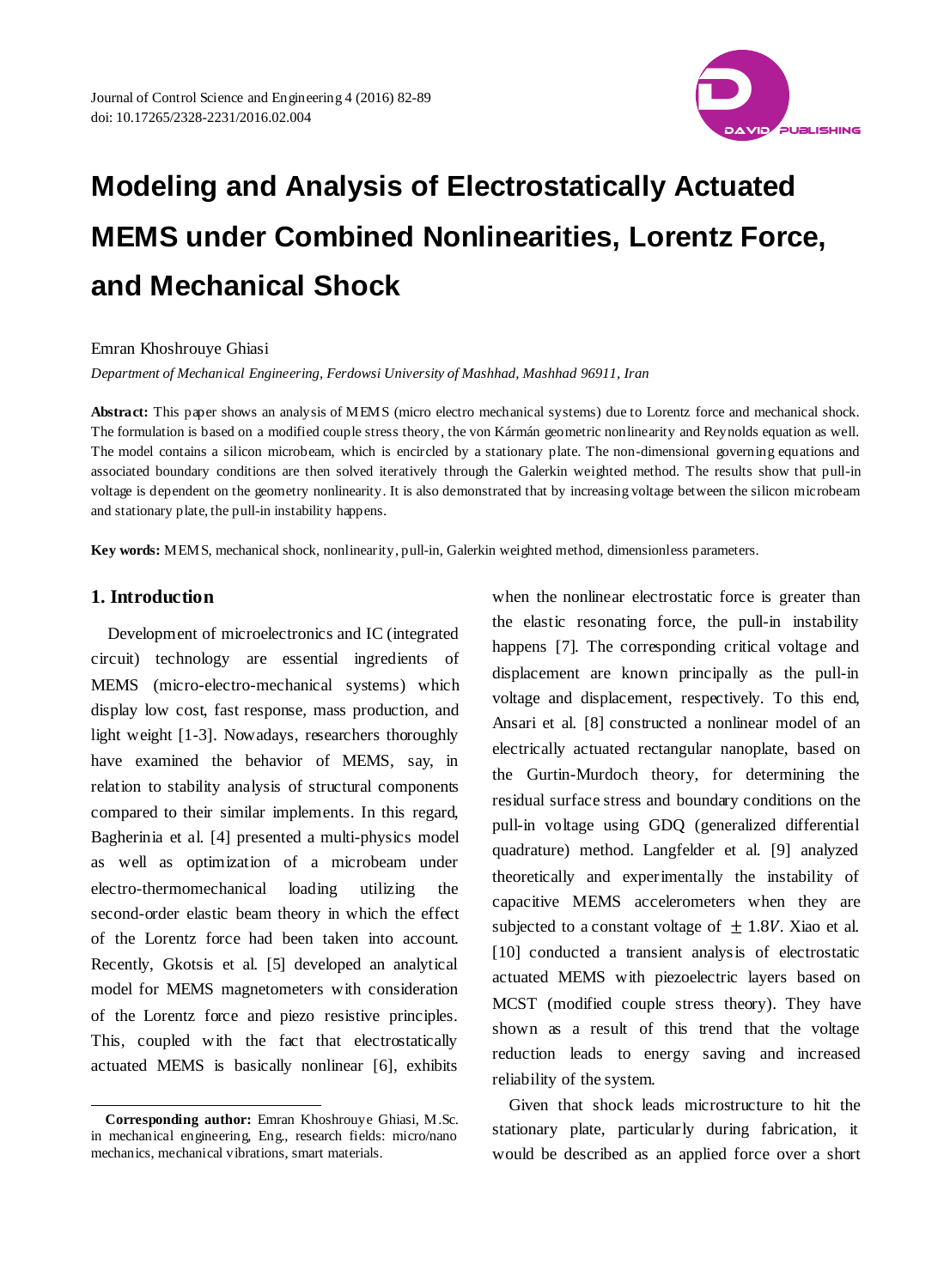period of time [11, 12]. On the other hand, it is undeniable that bending stresses result from shock acceleration in silicon or polysilicon fabricated **MEMS** [13].

Typically, damping in MEMS that result from viscous dissipation of surrounding fluid has been comprised two parallel plates as movable and fixed plates [14-16]. The airflow force, in the main, is deemed to be of two major factors [17]: electrostatic force and force in free space. On the other hand, friction between viscous gas layers will have serious implications for the damping. Chu [18] demonstrated the measurement of quality factor in free space and squeeze film damping for a micro- and nano-mechanical beam resonator. On the contrary, another case was experimentally studied by De Pasquale [19]; it is found that the global error on the quality factor is computed in the range 0.19 to 0.59 percent for a rectangular silicon specimen.

This paper is divided as follows: in section 2, problem formulation to achieve nonlinear response of silicon microbeam under the Lorentz force and mechanical shock is discussed. Subsequently, the solution procedure based on the Galerkin weighted method is explained in section 3 and the results are presented in terms of numerical examples in section 4. Finally, we conclude paper in section 6.

# **2. Problem Statement**

Consider a fixed-fixed microbeam with length *L*, width *b*, thickness *h*, and gap width *d*, as shown in Fig. 1. Also, *x*, *y*, and *z* are the coordinates along the length, width, and thickness, respectively, and  $w(x,t)$  refers to transverse displacement of microbeam. It is true to mention that but for electrostatic actuation, microbeam would never have vibrated. In other word, by applying a voltage to the system, the microbeam will be deformed. Additionally, system is subjected to the Lorentz force and mechanical shock, and the air film between microbeam and stationary plate tends to squeeze into the environment.

# **3. Governing Equations**

According to the Euler-Bernoulli beam theory [20], the displacement field can be expressed as Eq. (1)

$$
u_1 = u - z \frac{\partial w}{\partial x}, \quad u_2 = 0, \quad u_3 = w(x), \quad (1)
$$

where, *u* and *w* are the axial and transverse displacement of a point on the midplane of the microbeam, respectively. Provided microbeam encounters with small slopes after deformation, the strain tensor can be approximated by the von

Kármán-type nonlinear strain as  
\n
$$
\mathcal{E}_{11} = \frac{\partial u_1}{\partial x} + \frac{1}{2} \left( \frac{\partial w}{\partial x} \right)^2 = \frac{\partial u}{\partial x} - z \frac{\partial^2 w}{\partial x^2} + \frac{1}{2} \left( \frac{\partial w}{\partial x} \right)^2,
$$
\n(2)

and written in terms of Hooke's law as  
\n
$$
\sigma_{11} = E \varepsilon_{11} = E \left( \frac{\partial u}{\partial x} - z \frac{\partial^2 w}{\partial x^2} + \frac{1}{2} \left( \frac{\partial w}{\partial x} \right)^2 \right).
$$
\n(3)



**Fig. 1 A fixed-fixed microbeam with the stationary plate.**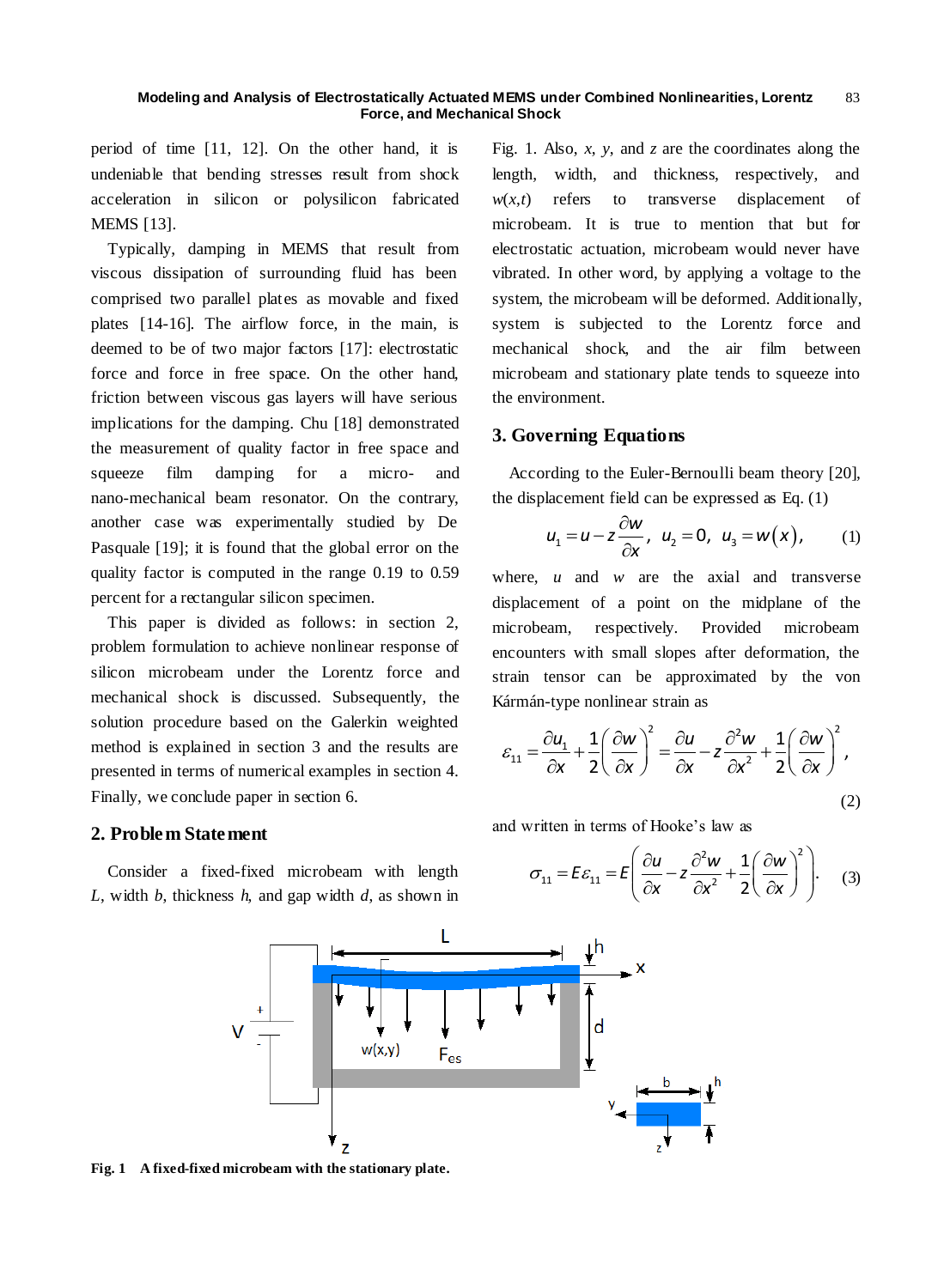In following based on modified couple stress theory [21], the strain energy for infinitesimal deformations is given by

$$
\overline{u} = \frac{1}{2} \Big( \sigma_{ij} \varepsilon_{ij} + m_{ij} \chi_{ij} \Big) \quad (i, j = 1, 2, 3), \qquad (4)
$$

where,  $\sigma_{ij}$  and  $\varepsilon_{ij}$  are components of the Cauchy stress and strain tensors, respectively. These tensors can be written as

$$
m_{ij} = 2l^2 \mu \chi_{ij}, \qquad (5)
$$

$$
\chi_{ij} = \frac{1}{2} \Big( (\nabla \theta)_{i} + (\nabla \theta)_{i}^{\top} \Big), \tag{6}
$$

where,  $m_{ij}$  and  $\chi_{ij}$  are deviatoric part of couple stress

and the symmetric curvature tensors, respectively, and the rotation vector is defined as

$$
\theta_i = \frac{1}{2} \big( \text{curl}(\mathbf{u}) \big)_i. \tag{7}
$$

Herein substitution of Eq.  $(1)$  into Eqs.  $(5)-(7)$ yields [22]

the Cauchy stress yields [22]  
\n
$$
\mathcal{B}_2 = -\frac{\partial w}{\partial x}, \quad \chi_{12} = \chi_{21} = -\frac{1}{2} \frac{\partial^2 w}{\partial x^2},
$$
\n(5)  
\n
$$
m_{12} = m_{21} = -\mu l^2 \frac{\partial^2 w}{\partial x^2}.
$$
\n(8)

The potential energy of microbeam and variation of the transverse loading on system can be expressed as

$$
m_{12} = m_{21} = -\mu l^2 \frac{\partial W}{\partial x^2}.
$$
\n
$$
x_{ij} = \frac{1}{2} \left( (\nabla \theta)_i + (\nabla \theta)_i^T \right),
$$
\n(6)

\nThe potential energy of microbeam and variation of the transverse loading on system can be expressed as

\n
$$
U = \frac{1}{2} \int_0^L \int_A \left( \varepsilon_{11} \left( \sigma_{11} + \frac{N}{A} \right) + \chi_{12} m_{12} + \chi_{21} m_{21} \right) dA dx
$$
\n
$$
= \frac{1}{2} \int_0^L \int_A \left( \varepsilon \left( \frac{\partial u}{\partial x} - z \frac{\partial^2 w}{\partial x^2} + \left( \frac{\partial w}{\partial x} \right)^2 \right)^2 + \frac{N}{A} \left( \frac{\partial u}{\partial x} - z \frac{\partial^2 w}{\partial x^2} + \frac{1}{2} \left( \frac{\partial w}{\partial x} \right)^2 \right) + \mu l^2 \left( \frac{\partial^2 w}{\partial x^2} \right)^2 \right) dA dx,
$$
\n(9)

$$
\delta W_1 = \int_0^L \left( F_{es} + F_{sh} + F_{lo} \right) \delta w dx, \qquad (10)
$$

where,  $F_{\text{es}}$ ,  $F_{\text{sh}}$ , and  $F_{\text{lo}}$  are electrostatic force, mechanical shock, and Lorentz force, respectively. Likewise, the virtual work done by axial residual force  $+\frac{\partial^2}{\partial x^2}$ and pressure effect is

$$
\delta W_2 = \int_0^L F_r \delta u dx, \qquad (11)
$$

$$
\delta W_3 = -\int_0^L Pb \delta w dx, \qquad (12)
$$

where, *P* is the pressure. In accord with the principle of minimum total potential energy, one can be obtained as

$$
\delta U - \delta W_1 - \delta W_2 - \delta W_3 = 0. \tag{13}
$$

By substitution of Eqs.  $(9)-(12)$  into Eq.  $(13)$ , the

nonlinear equations of motion are expressed as  
\n
$$
\rho A \frac{\partial^2 u}{\partial t^2} - \frac{\partial}{\partial x} \left( EA \left( \frac{\partial u}{\partial x} + \frac{1}{2} \left( \frac{\partial w}{\partial x} \right)^2 \right) \right) = F_r, \quad (14)
$$

 (15) 2 2 2 2 2 2 2 2 <sup>2</sup> <sup>0</sup> 1 2 , 2 *w u w w A EA t x x x x w bV EI Al F g t F x x d w* 2 2 2 2 2 2 2 2 <sup>2</sup> <sup>0</sup> 1 , *w u w w A EA t x x x x w bV EI Al F g t F x x d w* 2 2 2 2 2 <sup>2</sup> <sup>0</sup> , 2 *lo t x x x x w bV EI Al F g t F x x d w*

where,  $I$ ,  $\varepsilon$ ,  $V$ , and  $g(t)$  are the moment of inertia, vacuum permittivity (=  $8.854187 \times 10^{-12}$  F/m), applied voltage, and the half-sine shock profile, which

is defined by Brown et al. [23] as  
\n
$$
g(t) = \sin\left(\frac{\pi t}{T}\right) \underline{U}(t) + \sin\left(\frac{\pi}{T}(t - T)\right) \underline{U}(t - T),
$$
\n(16)

where,  $T$  and  $U(t)$  are the shock duration and unit step function.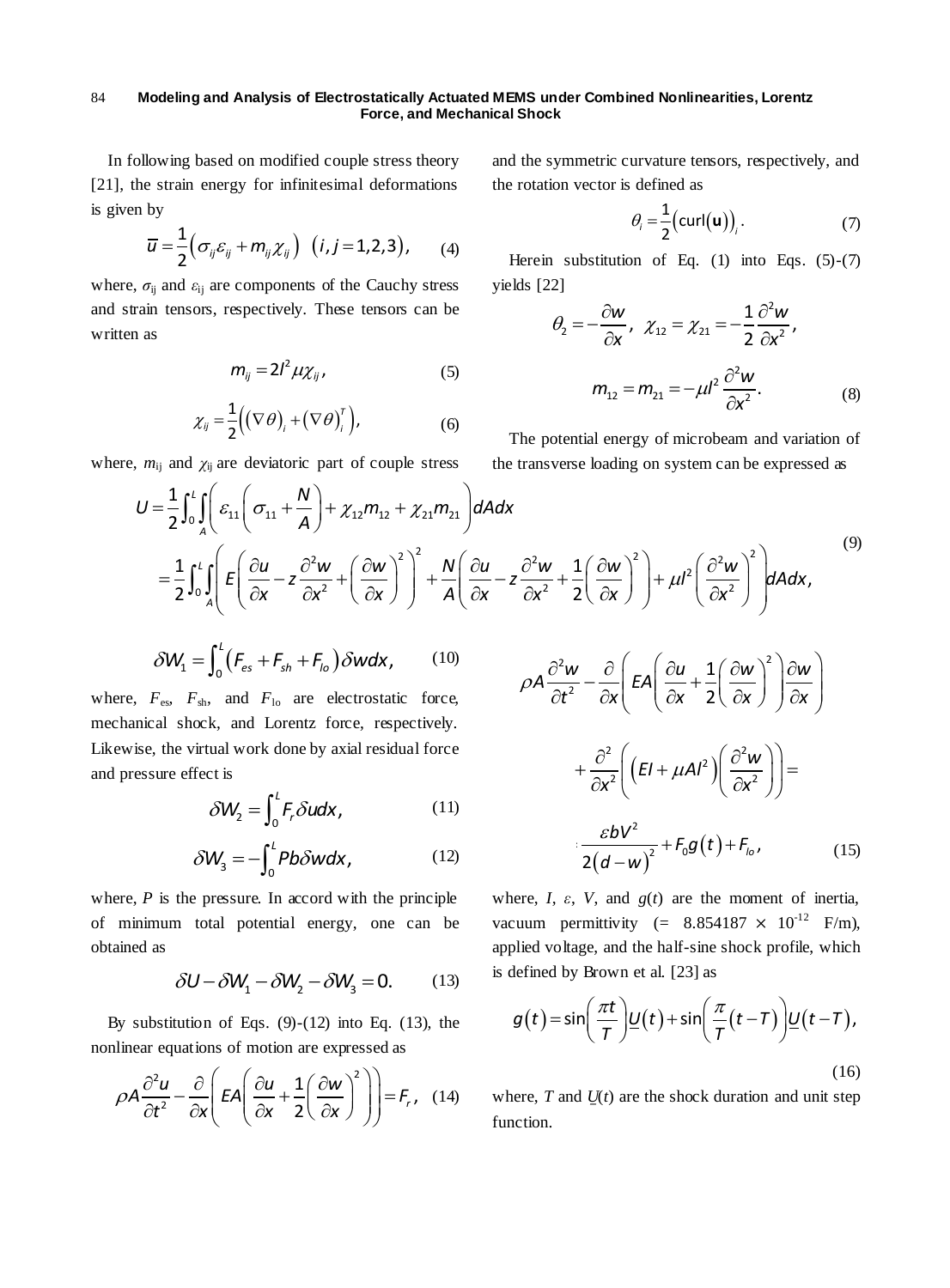As regards the pressure gradient through air gap is zero [24], the incompressible Reynolds equation can be written by both viscous and inertial effect within the fluid as Ref. [25].

$$
\nabla \times \left(\frac{h^3}{12\mu} \rho^{\frac{1}{\eta}} \nabla \rho\right) = \frac{\partial}{\partial t} \left(h \rho^{\frac{1}{\eta}}\right), \quad (17)
$$

where,  $\mu$  and  $\rho$  are coefficients of viscosity and density, respectively. density, respectively. mother the expectively.<br>
The corresponding boundary conditions for

fixed-fixed microbeam are expressed as

$$
u(0,t) = 0, \ \ \mathit{EA}\left(\frac{\partial u}{\partial x} + \frac{1}{2}\left(\frac{\partial w}{\partial x}\right)^2\right)_{x=t,t} = 0, \ (18)
$$

$$
w(0,t) = 0, \ w(L,t) = 0,
$$
 (19)

$$
\frac{\partial w}{\partial x}\Big|_{x=0,t}=0, \quad \frac{\partial w}{\partial x}\Big|_{x=L,t}=0, \quad (20)
$$

$$
\frac{\partial P}{\partial x}\Big|_{x=0,t}=0, \quad \frac{\partial P}{\partial x}\Big|_{x=L,t}=0. \quad (21)
$$

Herein, it is assumed that  $\rho A \frac{\partial^2 u}{\partial t^2} = 0$  in Eq. (14) [26].

According to the boundary conditions given in Eq. (18), one can obtain as

18), one can obtain as  
\n
$$
u = -\frac{1}{2} \int_0^x \left( \frac{\partial w}{\partial x} \right)^2 dx + \left( \frac{F_r}{EA} + \frac{1}{2L} \int_0^L \left( \frac{\partial w}{\partial x} \right) dx \right) x.
$$
\n(22)

Substituting above equation into Eq. (15) gives the

## **Table 1 Dimensionless parameters.**

equation of motion of microbeam as

$$
\frac{1}{1} \text{ effect within} \qquad \rho A \frac{\partial^2 w}{\partial t^2} + (EI + \mu A l^2) \frac{\partial^4 w}{\partial x^4} =
$$
\n
$$
\frac{1}{\rho^{\eta}} \bigg|_{y} \qquad (17) \qquad \frac{\partial^2 w}{\partial x^2} \bigg( F_r + \frac{EA}{2L} \int_0^l \bigg( \frac{\partial w}{\partial x} \bigg)^2 dx \bigg)
$$
\nviscosity and  
\nonditions for 
$$
+ \frac{\varepsilon b V^2}{2(d - w)^2} + F_0 g(t) + F_0.
$$
\n(23)

Considering the dimensionless parameters (listed in Table 1), dimensionless governing equations and corresponding boundary conditions of the system can be derived as

e derived as  
\n
$$
\frac{\partial^2 W}{\partial \hat{T}^2} + \frac{\partial^4 W}{\partial x^4} = \frac{\partial^2 W}{\partial x^2} \left( N + \alpha_1 \int_0^l \left( \frac{\partial W}{\partial x} \right)^2 dX \right)
$$
\n
$$
+ \alpha_2 \hat{P} + \alpha_3 \frac{V^2}{(1 - W)^2} + \alpha_4 \hat{g}(t) + F_{lo},
$$

(24)

$$
\frac{\partial^2 P}{\partial X^2} = \alpha_5 \left( \frac{\partial P}{\partial \hat{T}} + \frac{\partial H}{\partial \hat{T}} \right),\tag{25}
$$

$$
\frac{\partial W}{\partial X}\Big|_{x=0,t}=0, \quad \frac{\partial W}{\partial X}\Big|_{x=L,t}=0, \quad (26)
$$

$$
\frac{\partial P}{\partial X}\Big|_{x=0,t}=0, \quad \frac{\partial P}{\partial X}\Big|_{x=L,t}=0, \quad (27)
$$

where,  $\hat{g}(t)$  is non-dimensional half-sine shock profile.

sionless parameters.  
\n
$$
W = \frac{w}{d}, \ X = \frac{X}{L}, \ \hat{T} = \frac{T}{\tau}, \ \hat{P} = \frac{P}{p_o}, \ \tau = \sqrt{\frac{\rho b h l^4}{EI}}, \ H = \frac{d}{d + w}, \ \alpha_1 = 6 \left(\frac{h}{d_o}\right)^2,
$$
\n
$$
\alpha_2 = \frac{p_o b l^4}{E l d_o}, \ \alpha_3 = \frac{6 \varepsilon l^4}{E d_o^2 h^3}, \ \alpha_4 = \frac{12 \rho \lambda l^4}{E d h^2}, \ \alpha_5 = \frac{12 \mu}{p_o d_o^2} \sqrt{\frac{\rho b h}{EI}}, \ N = N_o \frac{l^2}{EI}.
$$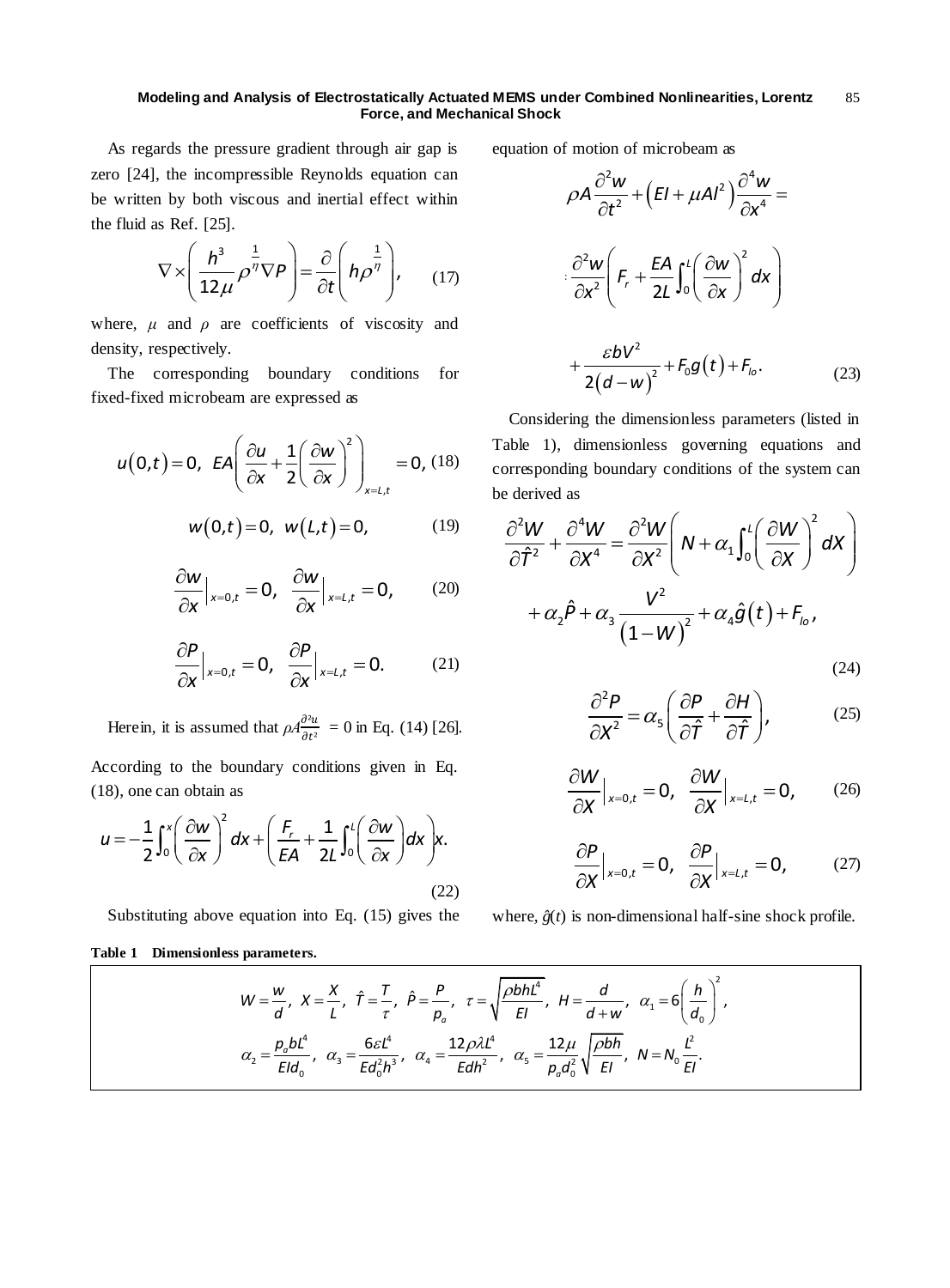# **4. Solution Procedure**

Based on the Galerkin weighted method [27], the dimensionless deflection involved in Eq. (24) can be expressed as

$$
W(X,\hat{T}) = \sum_{i=1}^{M} \varphi_i(X) u_i(\hat{T}), \qquad (28)
$$

where,  $u_i(T)$  and  $\varphi_i(t)$  are the *i*th generalized coordinate and the *i*th non-dimensional linear undamped mode shape of the fixed-fixed microbeam, respectively. For simplicity, the dimensionless deflection can be written as

$$
W(X,\hat{T}) = \psi(X)\zeta(\hat{T}), \qquad (29)
$$

where,  $\zeta(T)$  is the midpoint deflection and  $\psi(X)$  can be determined as Ref. [28].

$$
\psi(X) = c_1 \left\{ \cosh(c_2 X) - \cos(c_2 X) \right\}
$$
   
 
$$
- \sinh(c_2 X) + \sin(c_1 X) \right\},
$$
   
 
$$
\text{with } c_1 \text{ and } c_2 \text{ with } c_1 \text{ with } c_2 \text{ with } c_1 \text{ with } c_2 \text{ with } c_2 \text{ with } c_2 \text{ with } c_2 \text{ with } c_2 \text{ with } c_2 \text{ with } c_2 \text{ with } c_2 \text{ with } c_2 \text{ with } c_2 \text{ with } c_2 \text{ with } c_2 \text{ with } c_2 \text{ with } c_2 \text{ with } c_2 \text{ with } c_2 \text{ with } c_2 \text{ with } c_2 \text{ with } c_2 \text{ with } c_2 \text{ with } c_2 \text{ with } c_2 \text{ with } c_2 \text{ with } c_2 \text{ with } c_2 \text{ with } c_2 \text{ with } c_2 \text{ with } c_2 \text{ with } c_2 \text{ with } c_2 \text{ with } c_2 \text{ with } c_2 \text{ with } c_2 \text{ with } c_2 \text{ with } c_2 \text{ with } c_2 \text{ with } c_2 \text{ with } c_2 \text{ with } c_2 \text{ with } c_2 \text{ with } c_2 \text{ with } c_2 \text{ with } c_2 \text{ with } c_2 \text{ with } c_2 \text{ with } c_2 \text{ with } c_2 \text{ with } c_2 \text{ with } c_2 \text{ with } c_2 \text{ with } c_2 \text{ with } c_2 \text{ with } c_2 \text{ with } c_2 \text{ with } c_2 \text{ with } c_2 \text{ with } c_2 \text{ with } c_2 \text{ with } c_2 \text{ with } c_2 \text{ with } c_2 \text{ with } c_2 \text{ with } c_2 \text{ with } c_2 \text{ with } c_2 \text{ with } c_2 \text{ with } c_2 \text{ with } c_2 \text{ with } c_2 \text{ with } c_2 \text{ with } c_2 \text{ with } c_2 \text{ with } c_2 \text{ with } c_2 \text{ with } c_2 \text{ with } c_2 \text{ with } c_2 \text{ with } c_2 \text{ with } c_2 \text{ with } c_2 \text{ with }
$$

where

$$
c_1 = 0.5297, \quad c_2 = 4.4340. \tag{31}
$$

It is noted that the motion of the microbeam can be simulated by solving Eqs. (24)-(31) with assuming that its zero initial condition.

# **5. Results and Discussion**

In implementing the aforementioned techniques, some numerical investigations are now performed and discussed. The numerical integration of Eq. (24) is carried out until the error norm becomes less than  $10^{-5}$ .

In this work, it is assumed that the microbeam is made of silicon. The young modulus is presumed as *E*   $= 166$  GPa, which yields  $\rho = 2,332$  kg/m<sup>3</sup> assuming Poisson's ratio as *ν* = 0.3 for silicon. Also, the geometric properties of the system are  $b = 100 \mu m$ , *h*  $= 2 \mu m$  and  $d = 2 \mu m$ . It should be noted that for dynamic behavior, the applied load can be calculated

by substituting the Newmark's integration scheme [29] into Eq. (24) for different applied voltages.

#### *5.1 Example 1*

In the first example, a fixed-fixed silicon microbeam under DC applied voltage and Lorentz force is considered. In this regard, by neglecting mechanical shock involved in Eq. (24), one can obtain as

$$
\frac{\partial^2 W}{\partial \hat{T}^2} + \frac{\partial^4 W}{\partial X^4} = \frac{\partial^2 W}{\partial X^2} \left( N + \alpha_1 \int_0^1 \left( \frac{\partial W}{\partial X} \right)^2 dX \right)
$$
  
+  $\alpha_2 \hat{P} + \alpha_3 \frac{V^2}{(1 - W)^2} + F_{10}$  (32)

This example deals with the dynamic analysis of microbeam for which an analytical solution is available. The variation of applied voltage versus pull-in voltage for  $L = 450 \mu m$  is shown in Fig. 2. It is seen that by increasing the applied voltage to the system, the microbeam softens and the corresponding pull-in voltage decreases. In order to derive a universal expression for determining the pull-in voltage without mechanical shock effects, we consider a relation between  $\alpha_2$  and  $\alpha_3$ . Utilizing Eq. (32), we can directly determine the application range of this model by elevating the value of  $\alpha_1$ , which is dependent on the geometry parameters of the system. In general terms, to show the flexibility of the present iterative method for obtaining dynamic behavior of microbeam, the Newton-Raphson method [30] is consumed.

The result of Fig. 3 can be summarized to conclude that, according to Eq. (32), by introducing  $\Theta$  as third term, curves increase with increase in the time. It is noted that the possibility of stability with mechanical shock in spite of Lorentz force as a provocative force is considerable. Since  $-0.002 \leq T \leq +0.004$  is the domain of time in this case, at least the question could be solved by originating another domain with the aim of obtaining effect of time variable on the system.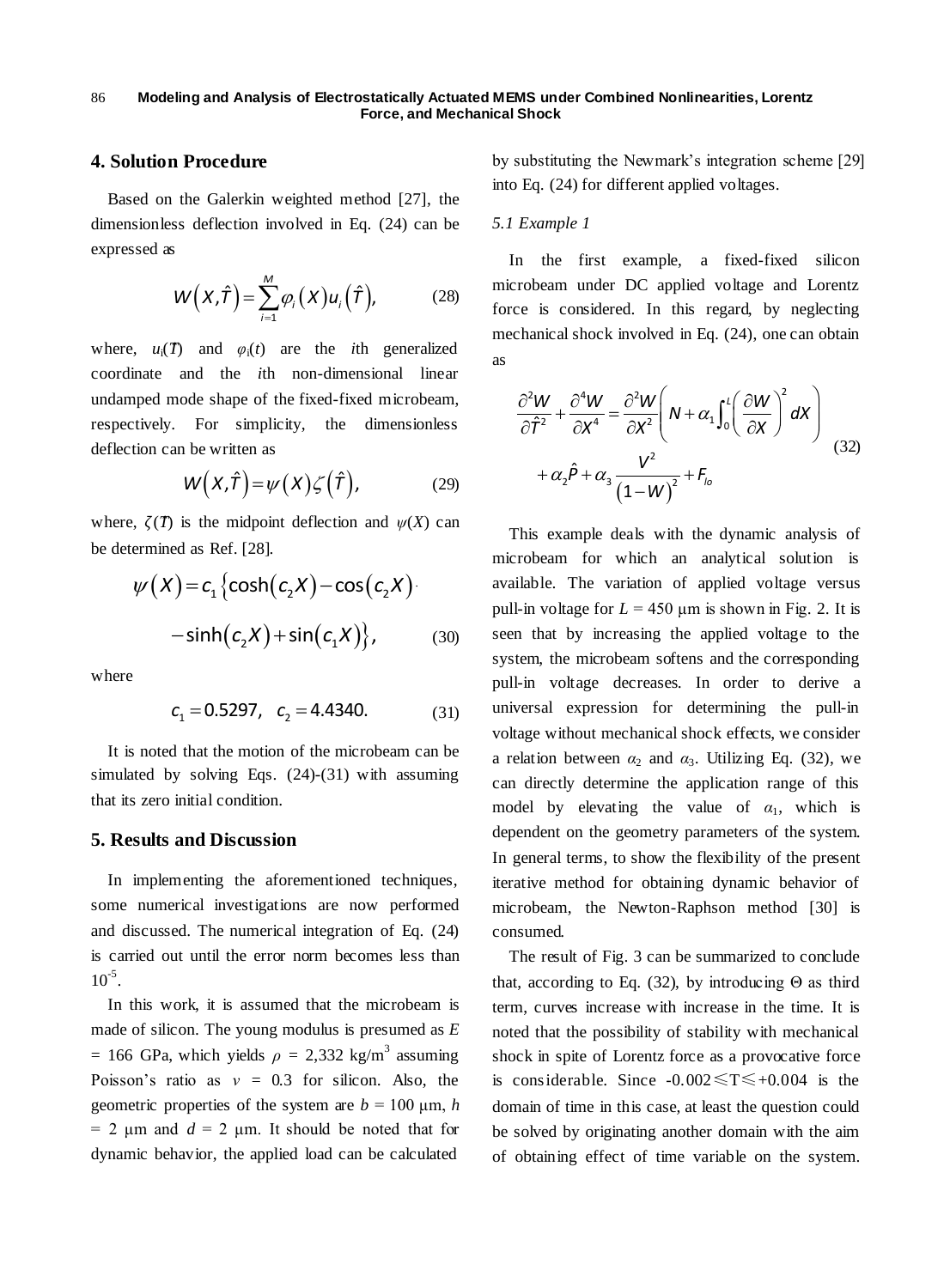

**Fig. 2 Pull-in voltage values in different**  $\alpha_1$  **ratios.** 



**Fig. 3 Influence of time on Θ in the presence of mechanical shock.**

Plus, energy dissipation is also underestimated using the Reynolds equation (Eq. (17)), which is calculated with the beam vibrating in free space.

## *5.2 Example 2*

In order to validate the present method, this procedure is continued until convergence is achieved or pull-in happened. The convergence criteria is defined as

$$
error_1 < error_d \tag{33}
$$

where,

$$
error_{1} = \sqrt{\frac{\sum_{i=1}^{n} \left| x_{i}^{m+1} - x_{i}^{m} \right|^{2}}{\sum_{i=1}^{n} \left| x_{i}^{m+1} \right|^{2}}}, \quad (34)
$$

in which *error<sub>d</sub>* is  $10^{-8}$ . In this regard, Fig. 4 shows dimensionless deflection of the microbeam versus dimensionless length for  $F_r = 0$ . As it is shown in this figure, the relationship of *w*/*d* and *x*/*L* is nonlinear and the minimum value of *w*/*d* exists near the pull-in region. In particular, for the actuation voltage  $V_{ac} = 9V$ , the system displays a nonlinear deviation abruptly. It is due to the fact that neglecting the Lorentz force may lead to a considerably underestimated *w*/*d*.

# *5.3 Example 3*

To show the discrepancy between pull-in voltage in various actuation voltages, last example is considered as a oscillatory system with linear assumptions. It is observed that as initial gap increases, showing nearly linear increment of pull-in voltage. In this case, when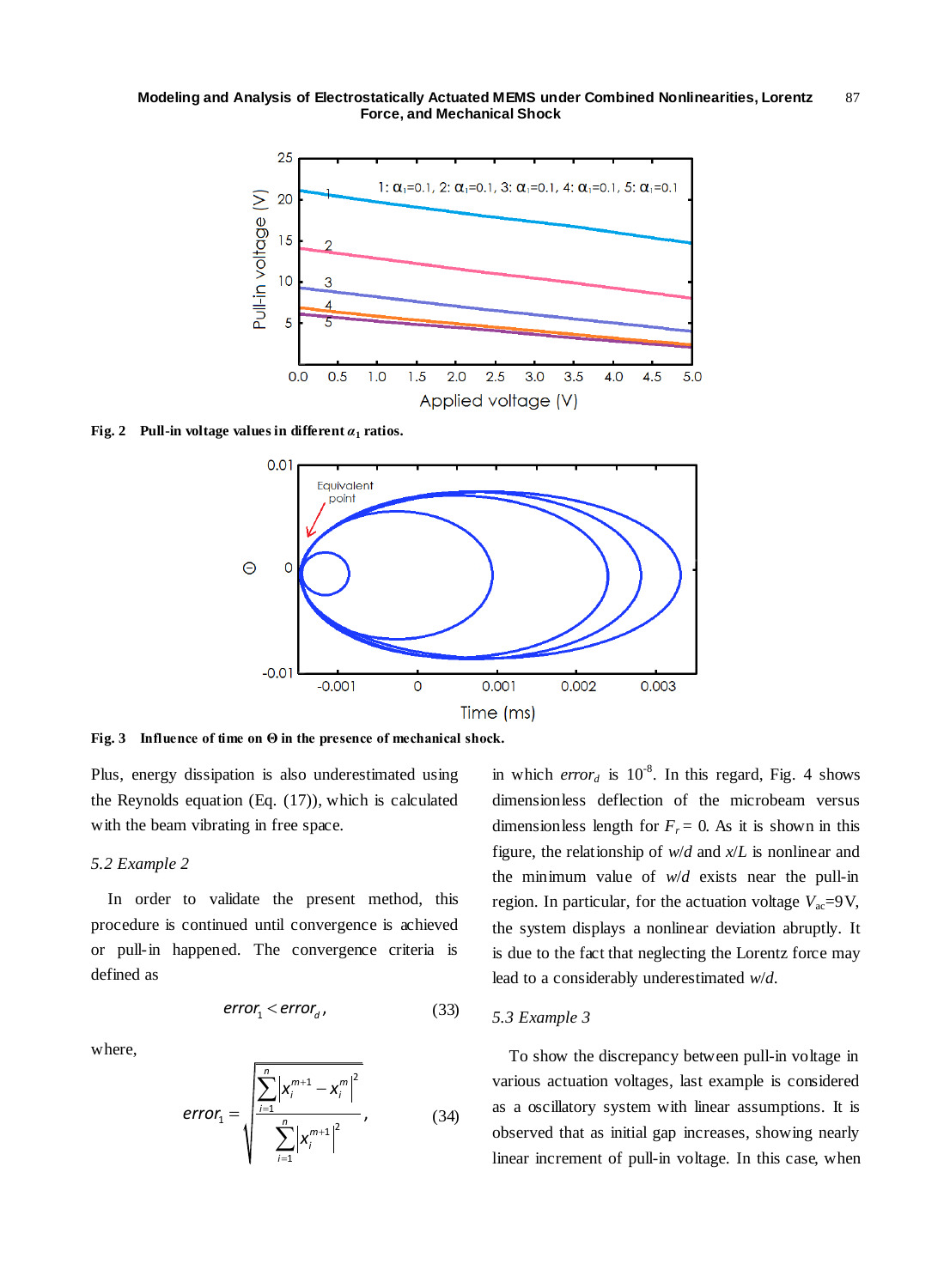**Modeling and Analysis of Electrostatically Actuated MEMS under Combined Nonlinearities, Lorentz Force, and Mechanical Shock** 88



**Fig.** 4 **Influence of** *x*/*L* **change on** *w*/*d* **where**  $V_{ac} = 9$  **V.** 



**Fig. 5** Convergence of pull-in voltage versus  $d$  in various  $V_{ac}$ .

actuation voltage is  $V_{ac} = 9.05$  V (or near 9.05 V), the behavior of system differs from others (see Fig. 5). It is due to the fact that the effect of electrostatic actuation to reduce the structural stability is undeniable.

# **6. Conclusion**

In this paper, MCST in conjunction with the effect of Lorentz force and mechanical shock has been introduced to investigate nonlinear dynamic response of electrostatically actuated MEMS. To this aim, Reynolds equation was also used to obtain the effects of pressure between two plates. Afterwards the model was solved using the Galerkin weighted method. Finally it is indicated that as the ratio of dimensionless deflection to initial gap decreases, the results converge to the pull-in instability. Furthermore, the pull-in

voltage decreases with applied voltage increasing.

# **References**

- [1] Dewey, A., Srinivasan, V., and Icoz, E. 2001. "Visual Modeling and Design of Micro-electro-mechanical Systems Transducers." *Microelectronics Journal* 32: 373-81.
- [2] Sheng, H., and Zhang, T. 2015. "MEMS-Based Low-Cost Strap-Down AHRS Research." *Measurement* 59: 63-72.
- [3] Spearing, S. M. 2000. "Materials Issues in Microelectromechanical Systems." *Acta Material* 48: 179-96.
- [4] Bagherinia, M., Bruggi, M., Corigliano, A., Mariani, S., and Lasalandra, E. 2014. "Geometry Optimization of a Lorentz Force, Resonating MEMS Magnetometer." *Microelectronics Reliability* 54: 1192-9.
- [5] Gkotsis, P., Castro, M. L., Huerta, F. L., May, A. L. H., and Raskin, J. P. 2015. "Mechanical Characterization and Modeling of Lorentz Force Based MEMS Magnetic Field Sensors." *Solid-State Electronics* 112: 68-77.
- [6] Chuang, W. C., Lee, H. L., Chang, P. Z., and Hu, Y. C.